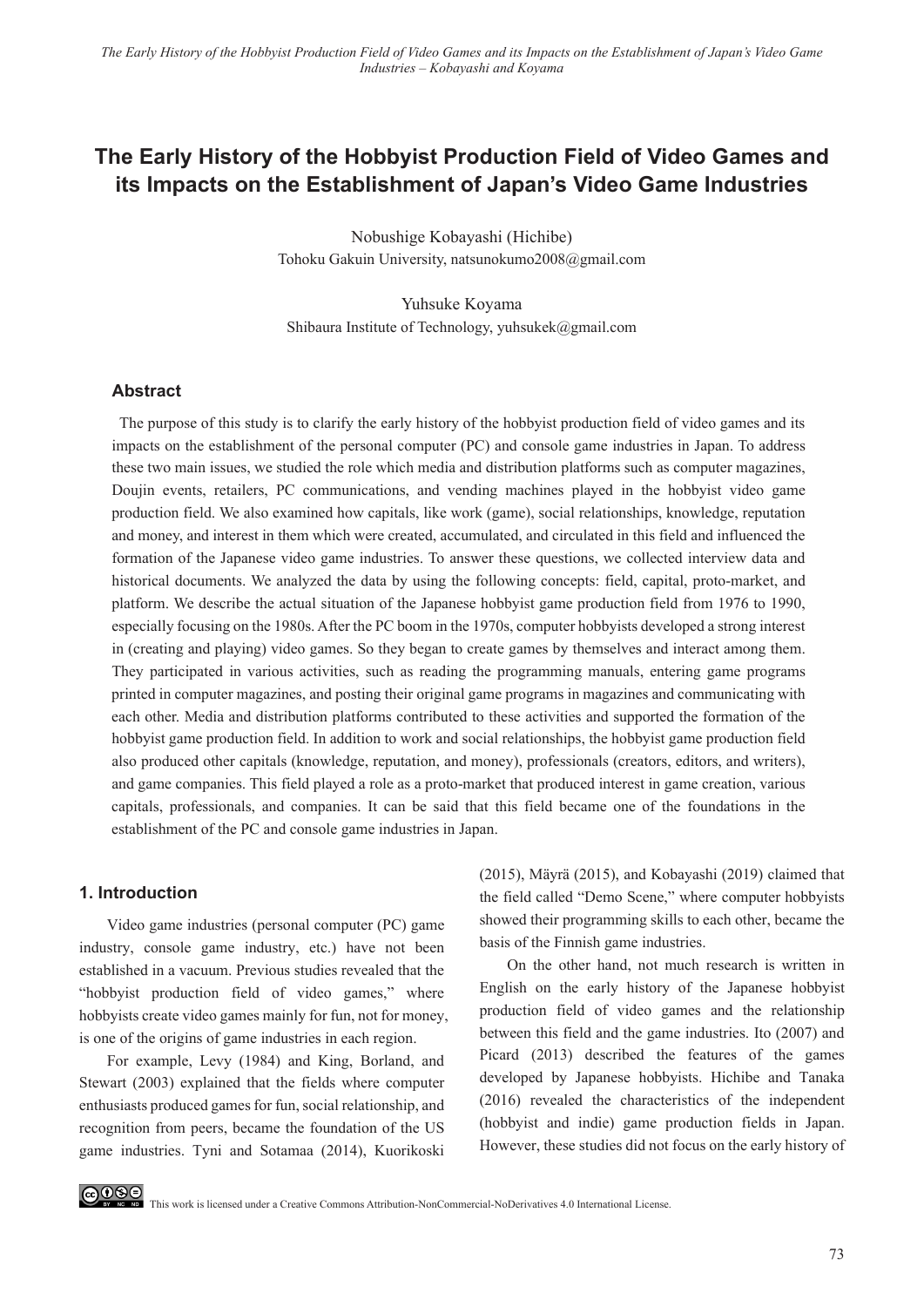the hobbyist production field and its effects on Japanese game industries. In contrast, Hichibe (2013) explored this subject, but it was written in Japanese.

So, by elaborating on Hichibe (2013), this study tries to address following two questions:

- 1) What is the early history of the hobbyist game production field?
- 2) What are the impacts of this field on the establishment of the PC and console game industries in Japan?

To answer these two main questions, we will examine the role which media and distribution platforms such as computer magazines, Doujin events, retailers, PC communications, and vending machines played in the hobbyist game production field; we will also explain how capitals, like work (game), social relationships, knowledge, reputation and money, and interests in capitals, which were created and increased in this field, influenced the establishment of the Japanese game industries.

# **2. Method and Framework**

### **2.1 Research Method**

To answer the questions of this study, we collected and analyzed interview data and historical documents.

Regarding the interview survey, we interviewed 78 game developers, who have created video games for a hobby or for earning a living. 71 interviewees were male, and seven were female. Regarding occupations, 43 interviewees were professional game developers. As for age, 30 interviewees were in their 20s, 36 were in their 30s, and nine were in their 40s. The ages of five interviewees were not known because interviewees didn't answer the question or we neglected to ask their age.

The interviews were conducted from July 2004 to August 2014. The reason for the long duration of the research was that the first author had to be involved in another project.

The interviews were conducted mainly by the first author, but the second author or other researchers were present at some of the interviews. The interview format was semi-structured, and interviewers explained the main questionnaires beforehand and asked follow-up questions

during and after the interviews to informants. Some informants have created games as a hobby since the  $1980s$ .<sup>1</sup>

We also tried to complement interview data with computer magazines such as "Micom Basic Magazine" and "Tecnopolice," and other historical documents such as brochures from Doujin events, flyers from retailers and vending machine service providers, plus floppy disks and CD-ROMs containing game programs created by hobbyists.

#### **2.2 Analytical Framework**

For data analysis, we use the following concepts: field, capital, proto-market, and platform.

First, to demonstrate the characteristics of the social world where video games are created and played, we introduce the concept of "field." This concept was developed and elaborated by Pierre Bourdieu, a French sociologist. He defined "field" as a relatively independent social world where people share specific interests in a specific stake (capital), like reputation or money, that is deemed to be valuable in that particular space and thus people struggle for it. The participant's interest in and struggle for a certain stake create a specific field, and this field in turn creates the participant's specific interest (Bourdieu 1998, 78). Bourdieu researched various fields (economic, political, juridical, etc.), as well as cultural areas such as the "art field" or "literary field" (Bourdieu 1993). In game studies, Kirkpatrick used this concept to analyze the formation of gaming culture in the United Kingdom (Kirkpatrick 2015).

This study defines this concept a bit differently from Bourdieu's original definition. It defines "field" as a social world where its participants share familiar interests and interact with each other. Social interactions (cooperation, struggle etc.) create specific interests, and the latter may also create the former. When social interactions among people who have specific interests can be seen, we refer to this social world as a "field" (Hichibe and Tanaka 2016).

Second, we use the concept "capital." Bourdieu, mentioned above, considered field and capital as deeply related concepts, and explained capital can function both as a stake of struggle and as a weapon in a certain field (Bourdieu and Wacquant 1992, 98). He also said capital can be divided mainly into four sub types: economic capital, cultural capital, social capital, and symbolic capital

<sup>&</sup>lt;sup>1</sup> If you would like to know more about our interview method and informants, please see Hichibe and Tanaka (2016).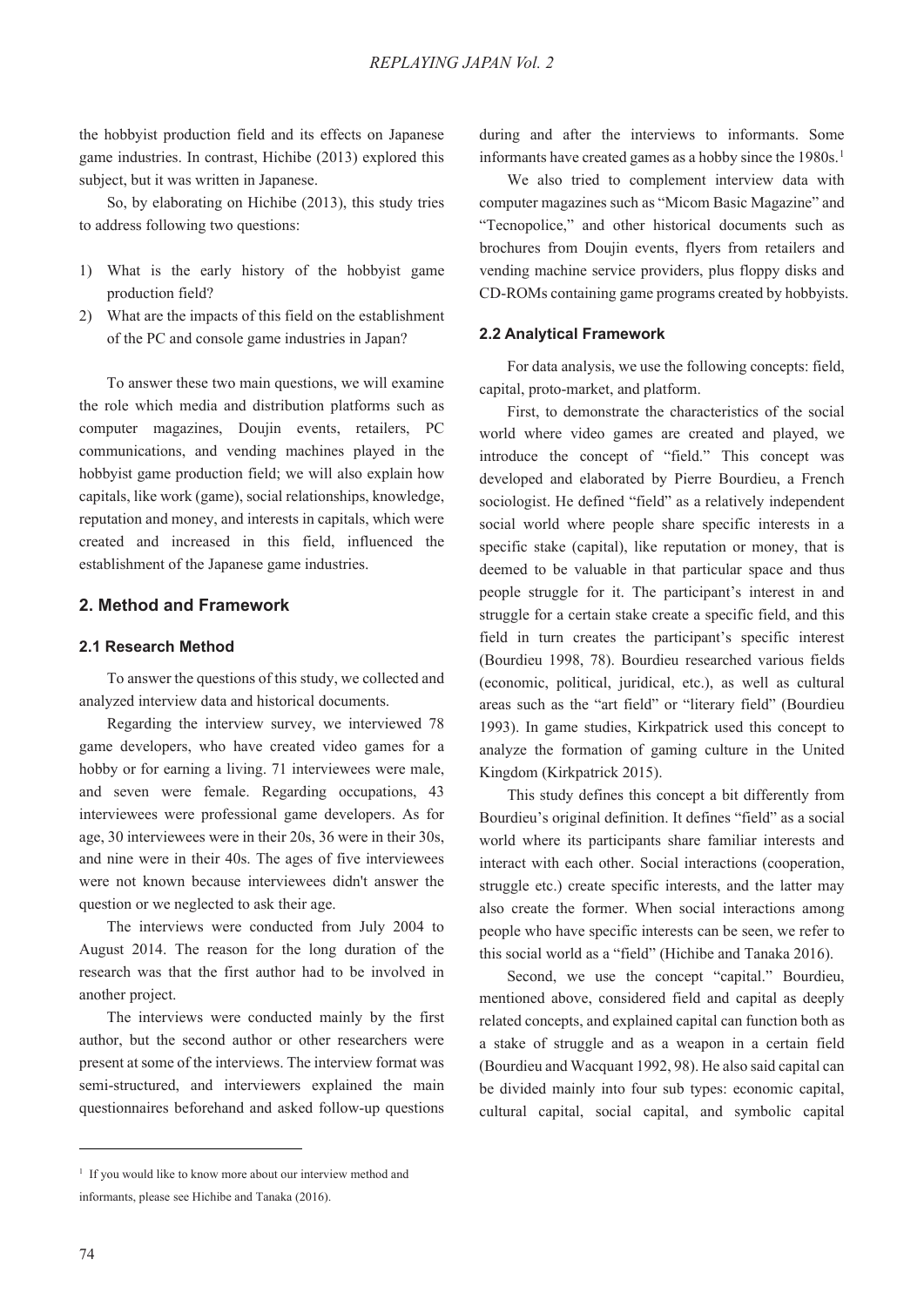(Bourdieu and Wacquant 1992, 119). These capitals can be converted into other capitals (for instance, knowledge can be converted into money).

We define the concept "capital" slightly differently from Bourdieu's definition again. It is defined both as an end (goal, purpose) desired, and as a means that can be used to acquire other capitals. In the hobbyist video game production field, the following components can be defined as capitals: work (video game), knowledge, social relationships, reputation, and money.

For example, creating work (video game) or accumulating knowledge is a source of enjoyment, and one of the ends of creation. But games created or knowledge accumulating can be usable for acquiring other capitals, such as reputation or money. In this study, we classify work, social relationship knowledge and reputation as noneconomic capital, and money as economic capital.

Third, we introduce the concept of "proto-market" from music studies by Jason Toynbee. According to Toynbee, some music production, such as indie music production, is not based on the economic strategy that commercial companies usually use to monetize music. Toynbee conceptualized "proto-market" as a social world where people create new forms of music for non-economic reasons, such as the pleasure of music creation or the desire for recognition (Toynbee 2000). We consider the hobbyist game production field as proto-market. We also try to explain the relationship between this field as proto-market and the commercial (PC and console) game industries in Japan.

Finally, we use the concept of "platform." In computer and video game research, this concept is used to mean the hardware or software that underlies a computer system. Especially in game studies, the "platform studies" book series started by Nick Montfort and Ian Bogost is famous, and important research on platforms (PCs and consoles) such as Therrien (2019) has been accumulated.

On the other hand, in economics and business administration, this concept derived from the computer industry has been defined more broadly than computer and video game research as the infrastructure services or goods for realizing other services. Deguchi has analyzed the structure of the network industry using this concept (Deguchi 2004). He used the same concept in his book,

*Content Industries*, which analyzed the characteristics of the Japanese content industries, defining platform as an infrastructure service for distributing or consuming content such as comics, animation, and video games. Also, Deguchi stated that concrete examples of platform are PC, console, and OS as well as Doujin events (which will be described later), book distributors and stores (Deguchi, Tanaka, and Koyama 2009, 6–9). As with Deguchi, we use the concept "platform" to mean an infrastructure service for distributing or consuming video games.

# **3. Results**

# **3.1 Early history of hobbyist production field of video games in Japan**

To answer this study's questions, this section (3.1) first describes the actual situation of the Japanese hobbyist production field of video games from 1976 to 1990, especially in the 1980s. Then we clarify the contributions of media and distribution platforms to the game creation activities by computer hobbyists and to the formation of the hobbyist video game production field. These platforms include computer magazines, Doujin events, retail stores, personal computer communications, and vending machines.

In August 1976, Nippon Electric Company (NEC), a manufacturing company of IT products, released an 8080 based single-board computer kit, "Training Kit µCOM-80 (TK-80)". It was originally developed to introduce microprocessors to engineers and train them, but it also became popular among computer hobbyists.

The popularity of TK-80 raised a microcomputer and home or personal computer boom. In November 1976, Japan's first microcomputer magazine "I/0" was published, and "Monthly ASCII" and "Monthly Micom" were launched in 1977. After them, many microcomputers, PCs, and game consoles were released one after another by Japanese manufacturing companies, such as MZ-80K (released in 1978), PC-8001 (1979), PC-6001, PC-8801, FM-8 (1981), PC-9801, FM-7 (1982), MSX, and Family Computer (1983). Distributors <sup>2</sup> and retailers <sup>3</sup> of computers also appeared, and the personal computer market was rapidly formed (Sekiguchi 2000, 180–202).

After the PC boom, game production as a hobby became popular. There are two main reasons for the

<sup>2</sup> Otsuka-shokai, Softbank and so on.

<sup>&</sup>lt;sup>3</sup> For example, T ZONE, Sofmap TSUKUMO and Laox in Akihabara, Tokyo and J&P Technoland in Nipponbashi, Osaka.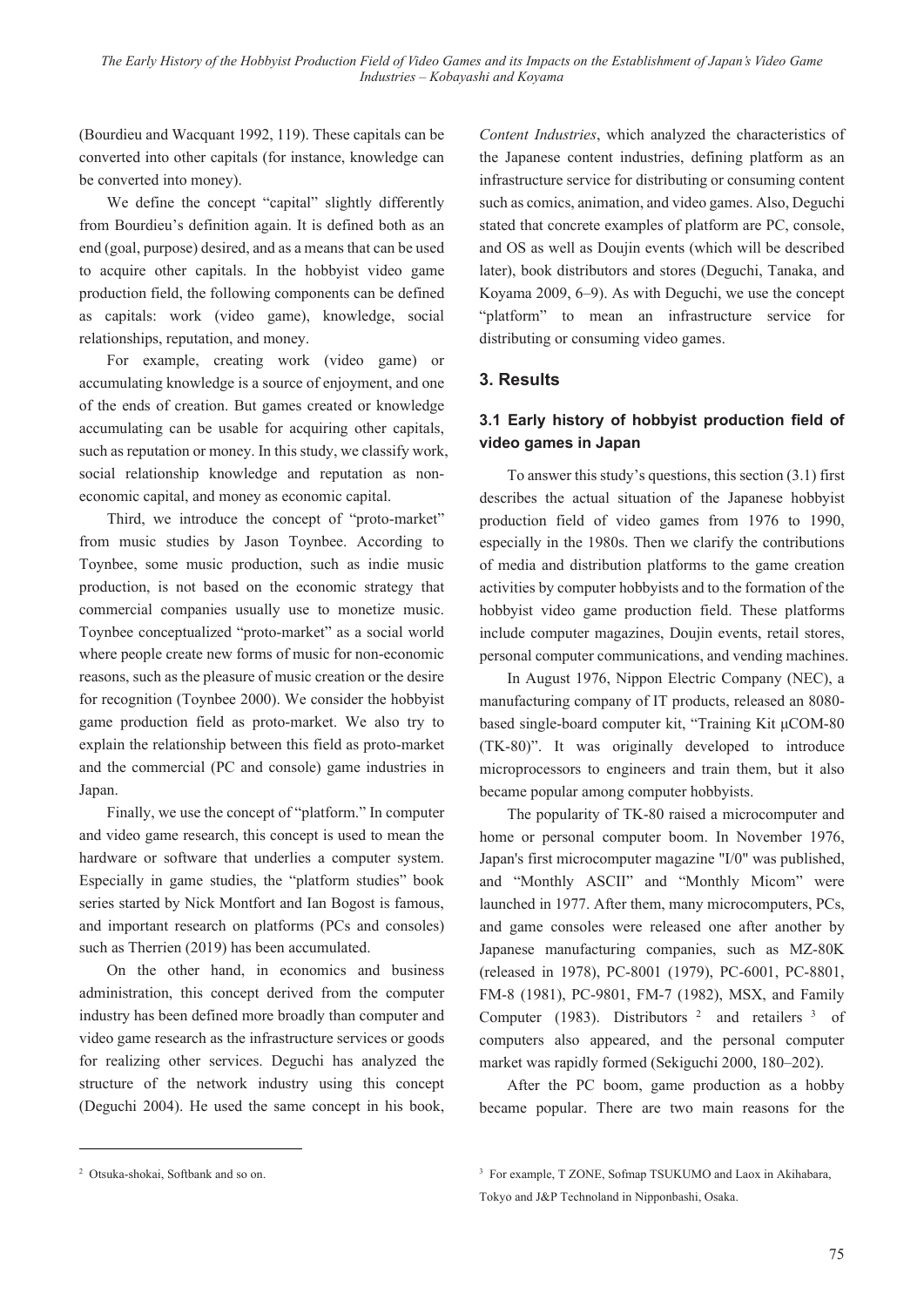popularity. First, at that time there was little software for PCs, especially video games that were popular among users. Second, commercial games were rather expensive, especially for children and young people. Computer hobbyists had a strong interest in (creating and playing) games. So they began to create games by themselves and interact among them. They undertook the following activities:

- 1) Reading the programming manuals included in PC packages;
- 2) Entering game programs printed in computer magazines and playing them;
- 3) Modifying or copying commercial game programs;
- 4) Creating their original game programs;
- 5) Posting their original game programs in magazines or selling them to retailers;
- 6) Communicating with other hobbyists.

Media and distribution platforms contributed to these activities. In other words, these platforms played an important role in generating and increasing computer hobbyists' interest in creating games, playing games, and adding to social interaction among them. This means they supported the formation of the hobbyist game production field. The contribution of each platform can be explained as follows.

#### **Computer Magazine**

As noted above, many computer magazines were launched in 1970s and 1980s. As they printed game programs for PCs, hobbyists bought them and programs to play them. Among these magazines, "Micom Basic Magazine" (Figure 1), released from 1982 to 2003 by Dempa Shimbun, was the most popular computer magazine of the time. It published 300,000 copies each month in its heyday. It became popular because it posted the following articles more than other magazines did:

- 1) Many BASIC language program lists that were easy to enter, some of which were created and posted by readers;
- 2) Program lists available for minor hardware that was not popular or out of production;
- 3) Articles about game walkthroughs.



Figure 1. Micom BASIC Magazine

Additionally, "Monthly LOGiN," released from 1983 to 2008 by ASCII (later ENTERBRAIN), was born as a separate volume of "Monthly ASCII." It printed program lists of games (or components of games) and construction tools and sold via mail order and the vending machine "TAKERU," which is described later. These tools were named "ASCII Tkool Series" and developed for PC-8801, PC-9801, Windows PC, and consoles. In 1988, ASCII even held a contest of games created with Tkool called "the First Login Cup Construction Tool Contest." Some of the best works were also sold.

Tkool series lowered the difficulty of game production and greatly contributed to the activation of hobbyist game production (Nihei 2006).

Another interesting magazine was "Technopolice" (Figure 2), published from 1982 to 1994 by Tokuma Shoten. After seeing the popularity of video games distributed at Doujin events (described later), it published a feature article about "Doujin Soft[ware] (Doujinshi Soft)" in 1986. The issue with this article was that it sold in great numbers. So Technopolice actively introduced Doujin Soft (Game) and a mail order from Doujin Circle (a hobbyist group participating and distributing games at Doujin events). A writer from this magazine whom we interviewed explained why Doujin games articles in Technopolice were popular as follows:

- 1) Information about Doujin games was insufficient at the time;
- 2) Doujin games sold through mail order were cheaper than commercial games;
- 3) Whereas the graphics of commercial games (adult PC games) were mainly realistic, Doujin games with Japanese anime-like characters had great impact;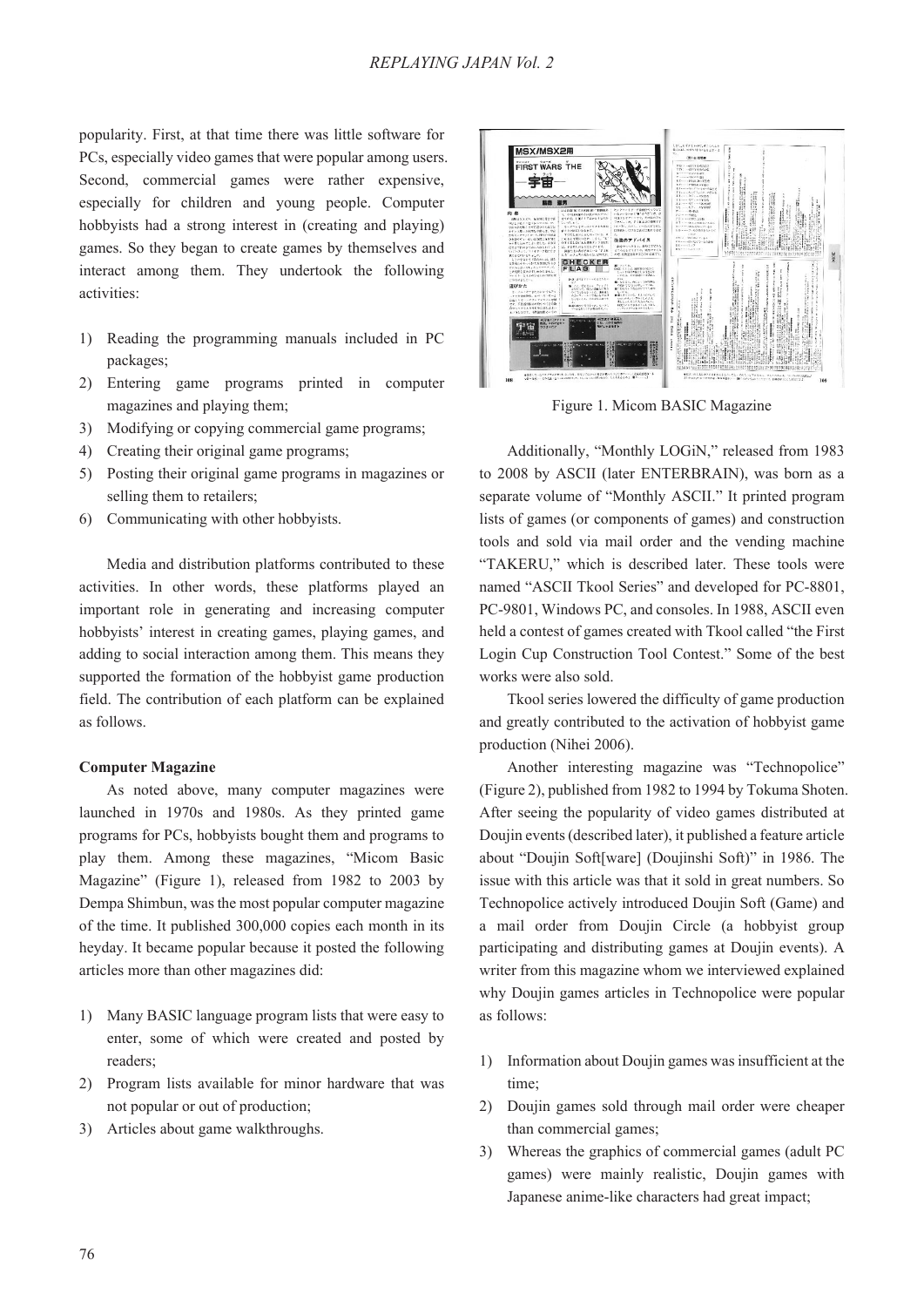4) As the program list with many pictures was long, it was difficult for other magazines to print the list of Doujin games.



Figure 2. Article about "Doujin Soft" in Tecnopolice

# **Doujin Events (Doujinshi Sokubaikai)**

A Doujin event (Doujinshi Sokubaikai) is an event where participants distribute and buy self-published works such as comic books (Doujinshi), video games and music produced by individuals and groups called "Doujin." The first Doujin event was "Comic Market (Comiket)," which has been held since 1975. In the winter of 1983 at Comiket, "SF-Z association (SF Study Group)" of the University of Electro-Communications distributed "Niko-Niko Girls Puzzle" for PC-8801. And the following year, Doujin circle, "Empire Software," which were members of SF-Z association, distributed "Mermaid's Tears" for PC-8801, which was named "Doujin Soft." As of 1989, more than 200 circles participated in Comiket (Comiket 1989).

Since 1988, in addition to the Comiket, a Doujin event "Pasoket" where only Doujin games were distributed, had been held nationwide every month (Figure 3). According to the participants of Pasoket we interviewed, creators at Pasoket often distributed upgraded versions of their games and had sales of about one-third or one-fourth the sales level of Comiket. Creators and buyers at Pasoket were closer than at Comiket, and knowledge of the machine language (about which there were no books at that time) seemed to be spoken.

In addition, the informant participating in both Comiket and Pasoket answered why Doujin events at the time was lively as follows:

- 1) Participants had a strong desire to create and play games, and the distance between creators and players was short;
- 2) Although there were few games, there was no production manual, and there were high barriers to making games.<sup>4</sup>



Figure 3. Pamphlet of Osaka Pasoket

### **Retailer (Retail Store)**

Games created by hobbyists were sometimes purchased by PC retailers and used as PC bonuses, or sold by consignment.

At times, the PC retailer staff themselves created and sold games (Koyama 2016, 70–71). One of the most famous creators is Takanari Suzuki. He created and sold the game as a part-time worker at PC retailer TSUKUMO in Akihabara. Later he posted his game program in computer magazine "I/O" and his pen name "Geimu Kyōzin" became famous among computer and game hobbyists.

Some retailers like Hudson put mail-order advertisements for games in computer magazines (described in section 3.2).

<sup>4</sup> According to this informant, the grammar and genre of games were not established in the early 1980s, and everyone created games by feel, but

by the late 80s the grammar of commercial games had spread, and creators imitated it to produce their games.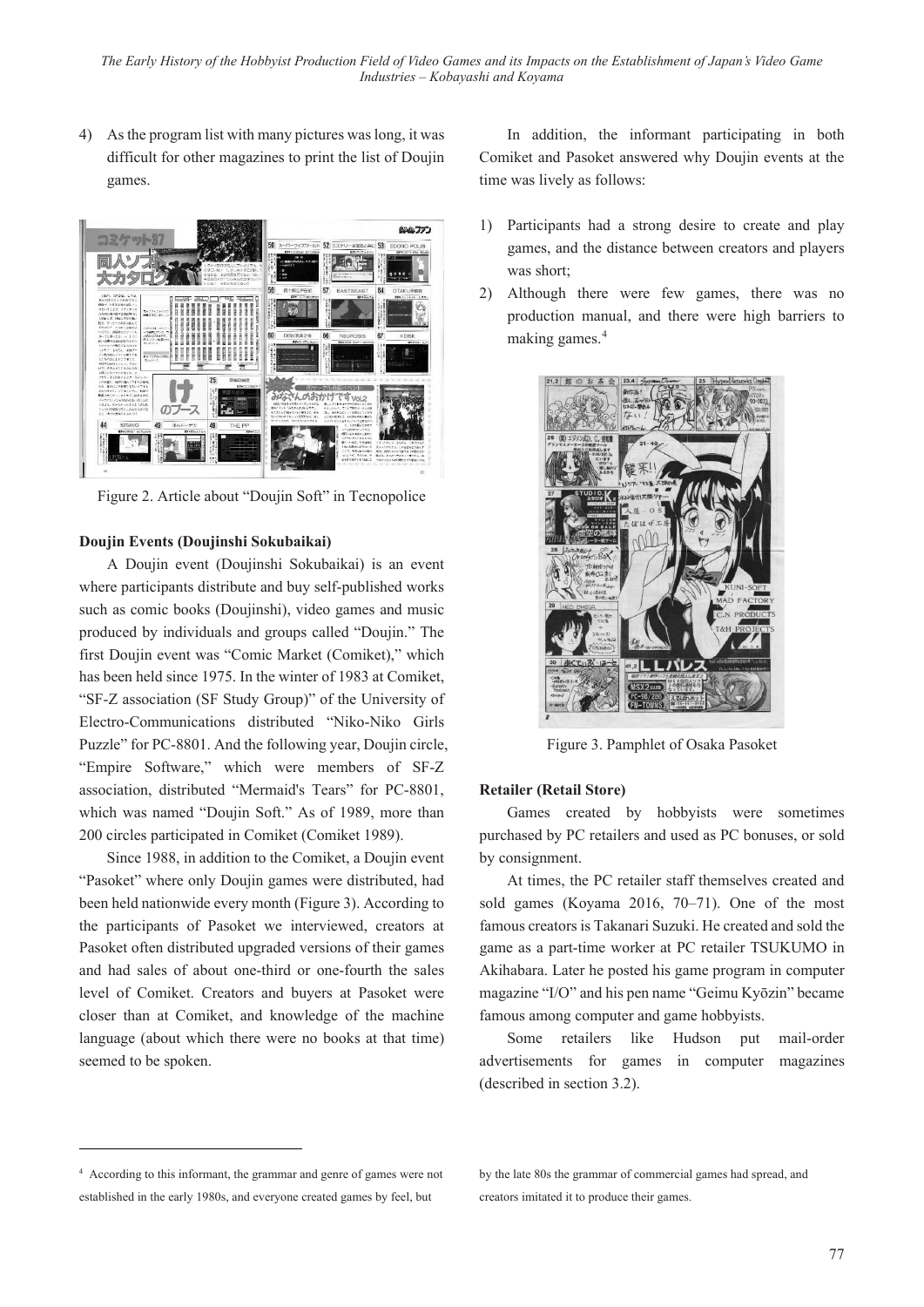#### **Personal Computer Communication**

After the privatization of the Nippon Telegraph and Telephone Public Corporation in 1985, telephone lines became usable for more than just telecommunication. After PC communication services such as ASCIInet (operated from 1985 to 1997), PC-VAN (1986-2003), NIFTY-Serve  $(1987-2006)$  and grassroots BBS<sup>5</sup> started, free games were distributed on them.

However, because downloadable capacity was limited, games with pictures were distributed not on PC communications but at Doujin events. Some creators who distributed free games on PC communications participated in Doujin events.

Many games were created and distributed freely on PC communications, and the creators of these became famous and built reputations. The most famous creators are Bio\_100% and kuni-soft. The former later joined to Dwango and created the system of Nico Nico Douga, and the latter participated in a commercial game creator audition "Let's Create Games!" launched by Sony Computer Entertainment in the 1990s, and also created a game "Panekit" for PlayStation.

#### **Vending Machine**

In April 1986, the manufacturing company Brother Industries started a vending machine service called "Soft Bender TAKERU" to sell software, especially games. At its peak, about 300 machines were in operation and sold 2,000 pieces of software, mainly at retail stores nationwide (Yasutomo 2004). When users selected item and deposited money, the data distributed from the host computer was written to cartridge, floppy disk, or CD-ROM. Users could get software, manuals, and receipts printed by the built-in printer.

From around 1990, consignment sales of Doujin games started on TAKERU. According to the flyer of Brother given by an informant, "For digital indies. How about selling your software on Soft Bender TAKERU," as creators contracting with Brother could receive 50% to 60% of the sales. Over 300 independent games for all ages were on sale.

Through TAKERU, those who lived in local areas and could not participate in Doujin events were able to buy Doujin games, and creators could make money from game

sales. This platform contributed to Japan's hobbyist game production.

# **3.2 Impacts of the hobbyist game production field on the establishment of video game industries**

As mentioned in the previous section, there was clearly strong interest in games and creating games and interacting socially among computer hobbyists. Interest in games and social interaction helped generate each other, and through this symbiotic process, works (games) and social relationships as capital were produced, and the hobbyist game production field was established.

Additionally, this field produced other capitals (such as knowledge, reputation and money), professionals (creators, editors, and writers), and game companies. In this section, we clarify how these various capitals, professionals, and companies influenced the formation of the Japanese game industries.

First, we focus on non-economic capitals created, accumulated, and circulated in this field. Through media and distribution platforms (magazines, Doujin events, retailers, PC communications, vending machines etc.), information about games was actively exchanged among hobbyists. Those who had information and skill about PCs and games were praised by their friends and acquaintances at home, school or in retail stores, and by their peers gathering in computer magazines, Doujin events and PC communications. For computer hobbyists nationwide, the hobbyist production field became not only a good place to try their knowledge and skill but also a grand stage where they could display their talents (Takita 2000, 26-7; Noda 1987, 69). Thus, hobbyists gained pleasure and motivation for game production, as well as non-economic capitals such as works (games), knowledge, reputations, and social networks.

The field also produced professional creators, editors, and writers. At the time, there was great demand for games and professional game creators. Game companies posted job advertisements in computer magazines and recruited talented amateur creators, especially program contributors to magazines, who were famous among hobbyists. Many interviewees working in commercial game companies now, who had grown up when there was no school for game education, said they acquired game production skills

<sup>5</sup> Grassroots BBS is a local (not nationwide) and small PC

communication operated by an individual or group.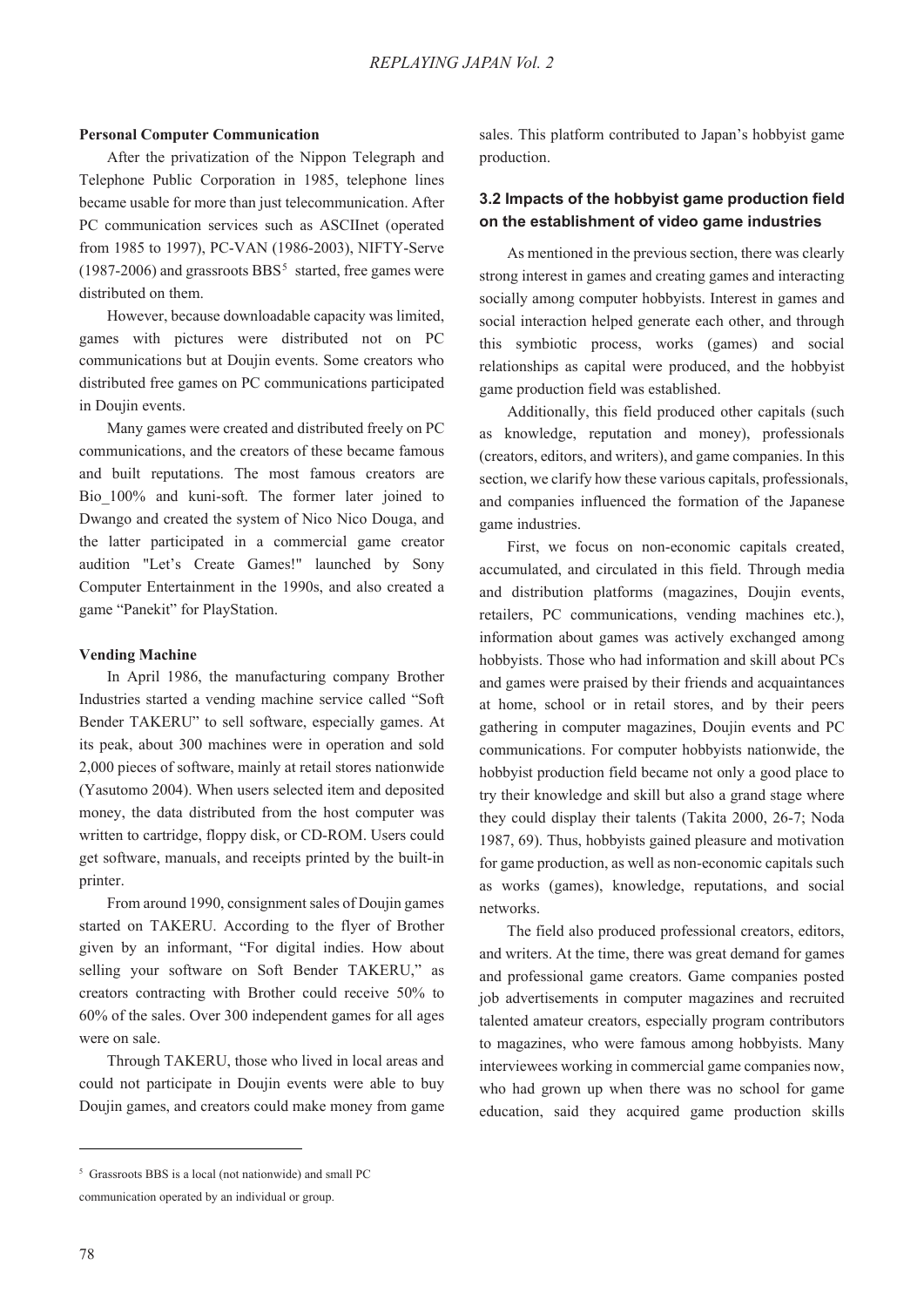*The Early History of the Hobbyist Production Field of Video Games and its Impacts on the Establishment of Japan's Video Game Industries – Kobayashi and Koyama*

through production of games as a hobby and interaction with others (see also NHK Interview Team [2011, 51-52]). This fact became officially recognized within the Japanese game industries. In 2010, the Computer Entertainment Developers Conference (CEDEC) gave a "Programing and Development Environment" award for the former Micom Basic Magazine editorial department and program contributors.

Many contributors to computer magazines were recruited not only by game companies. They were often hired by publishers as writers or editors, and wrote articles about computers and games (Noda 1987, 40, 52). One of the most famous writers is Yuuzou Koshiro, who later created music for commercial video games like "Ys" series and the "Streets of Rage" series. He contributed a game music program to Micom Basic Magazine, was hired by the magazine's publisher as a writer, and started a serial article "The Video Game Music Program" when he was only 17 years old in 1985 (Koshiro 2019). In short, the hobbyist production field produced not only professional game creators, but also professional writers and editors.

In addition, the hobbyist production field also gave creators economic capital, money, since the creators sold their games in various ways, some of which were mentioned earlier:

- 1) Creators contributed their game programs to magazines and received economic rewards;
- 2) Creators consigned game sales to magazine publishers;
- 3) Creators put game advertisements in magazines and sold games by mail order;
- 4) Creators sold game program to retailers;
- 5) Creators consigned sales of games to retailers;
- 6) Creators sold games on Floppy disks (Figure 4), etc., with game programs at Doujin events;
- 7) Creators consigned game sales to vending machines operators.



Figure 4. Game sold at a Doujin event (for PC-8801)

For example, creators consigned sales of games in cassettes to the publishers of the magazine "I/O" (Kohgaku-Sha) and received a royalty (10% to 20 % of sales price [3,000 yen]). On the other hand, Hudson, originally an amateur radio and computer retailer, put an advertisement for games produced by a part-time worker, and Koei, originally a dyeing wholesaler, placed an advertisement for historical games produced by its president as a hobby. After the advertisement, both companies came to receive cash registered mails amounting to 300,000 to 400,000 yen in a card box every day (Takita 2000, 32–49; Aida and Ogaki 1997, 236–42).

When game production as hobby began to yield money, the hobbyists' "play" gradually became a "profession" and ultimately an "industry." For instance, Koichi Nakamura, who was earning revenue by selling games posted in a magazine when he was a high school student, came to believe that "Games will be a business" from the time he earned 1 million yen by his second game. After entering a university, he established a game company, Chunsoft, with his friends (Takita 2000, 32; Kobayashi 2004, 100). On the other hand, some companies held game contests to acquire creators and games. For example, ENIX held "The 1st Game Hobby Program Contest" in 1982 (Takita 2000, 154– 60). By absorbing hobbyists and their games, some companies such as ENIX, Square, Koei, Hudson, Chunsoft, Game Arts, Compile, and others, entered and established the commercial PC game market and industry.

In addition, many PC game companies began to enter the commercial console game market to produce commercial games especially for Family Computer (NES), released in 1983. At the time, in order to produce and sell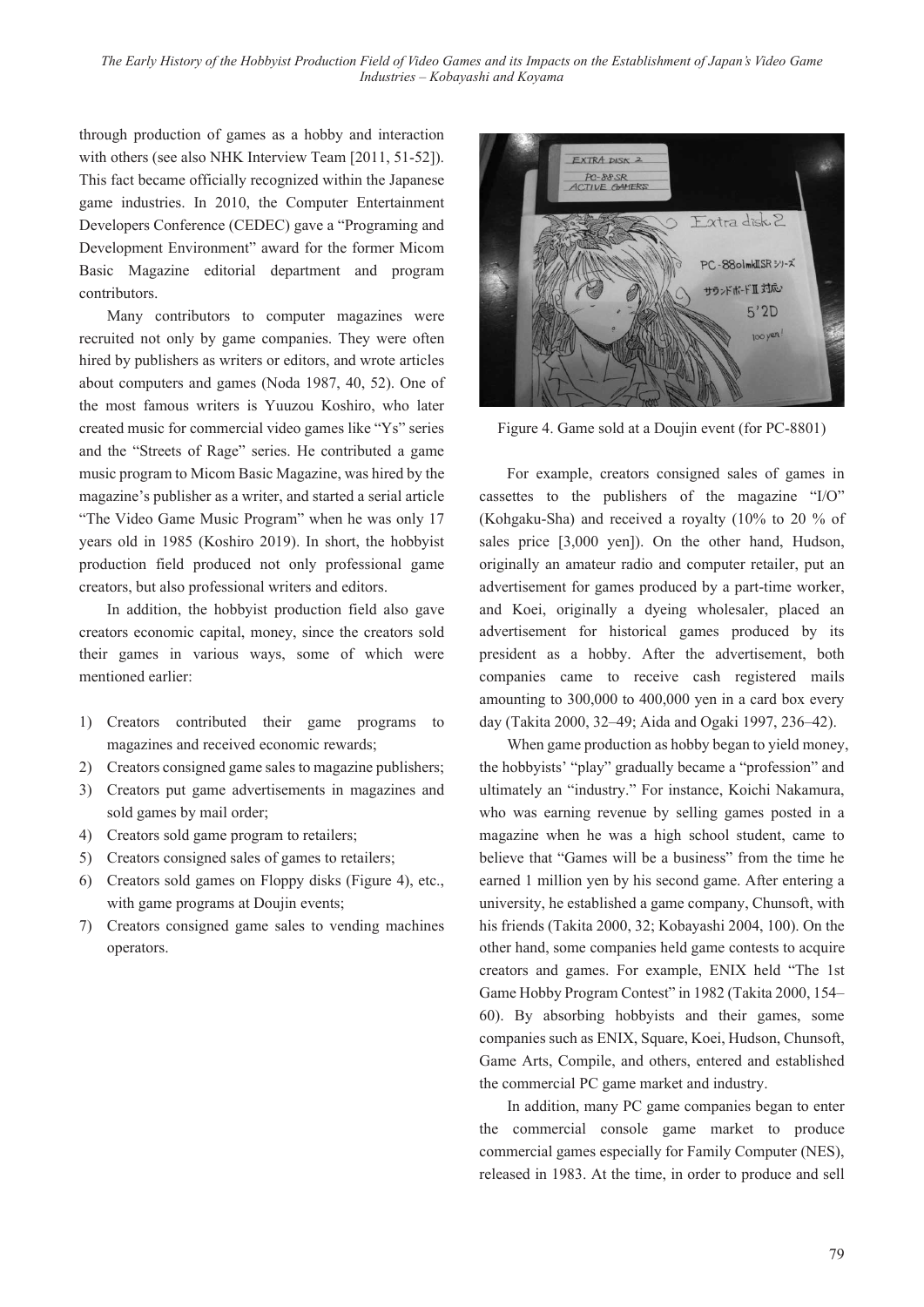Family Computer games, companies had to do following things (Yada 1996, 38–39):

- 1) Purchase a high-priced (5 million yen) tool for game production;
- 2) Outsource the manufacturing of game cartridges to Nintendo, and pay a manufacturing fee in advance and purchase the game;
- 3) Pay a license fee to Nintendo.

However, PC game companies entered the console game market one after another because the more they produced games, the more they could sell games. Although Hudson, mentioned above, was one of the top PC game companies in Japan, selling 300 million yen per year, it still did "a business of 5,000 or 10,000 copies of games." However, when it entered the NES game market for the first time as a third party (a company that develops and sells games under contracts with other hardware companies), it came to start a "business with over 1 million copies" (Takita 2000, 132).

Companies witnessing Hudson's tremendous success, and forecasting that high development and manufacturing costs could be recovered, entered the console game market one after another. In this manner, adventure games, roleplaying games, and simulation games ported from PC markets to consoles, along with action games ported from game arcades, increased the variety of console games. In addition, these games became repertoires that were referred to when new games were produced, and these repertoires were improved and combined to produce an even wider variety of games. The characteristic of consoles that players could play multiple games influenced sales promotions. Further, the interaction between three markets (arcade, PC, and console) was one of the factors influencing the development of the Japanese game industries (Yada 1996, 36; Aida and Ogaki 1997, 289–90; Takita 2000, 122; Shintaku 2003, 103–7; Koyama 2016).

In short, the hobbyist production field played a role as a "proto-market" (Toynbee 2000) that produced motivation for game production, various capitals (work [game], social relationships, knowledge, reputation and money), professionals (creators, writers, and editors) and game companies. It can be said that this field became one of the major factors in the establishment and development of the PC and console game industries in Japan.

#### **4. Conclusion**

This study's purpose is to clarify the early history of the hobbyist production field of video games and its impacts on the establishment of Japan's PC and console game industries. To answer our two main questions, we also studied the role which media and distribution platforms, such as computer magazines, Doujin events, retailers, PC communications, and vending machines, played in the hobbyist game production field, and how capitals, like work (game), social relationships, knowledge, reputation and money, and the interest in them which were created and circulated in this field, influenced the formation of Japan's game industries.

To answer these questions, we collected interview data and historical documents. We interviewed 78 game developers and complemented interview data with computer magazines and other historical documents about hobbyist game production. We then analyzed the data by using the following concepts: field, capital, and protomarkets.

This study described the actual situation of the Japanese hobbyist game production field from 1976 to 1990, focusing on the 1980s. After the PC boom in the 1970s, computer hobbyists began to have a strong interest in creating and playing games. So they began to create games by themselves and interact with others with similar interests. They participated in various activities, such as reading programming manuals, entering game programs printed in computer magazines, and posting their original game program in magazines and communicating with each other. The media and distribution platforms mentioned earlier contributed to these activities and supported the formation of the hobbyist game production field.

In addition to works and social relationships, the hobbyist game production field also produced other capitals (knowledge, reputation, and money), professionals (creators, editors, and writers) and game companies. This field played a role as a proto-market producing interest (motivation) in game creation, various capitals, professionals, and game companies. This field became one of the foundations of the establishment of the PC and console game industries in Japan. This finding contributes to the development of research about Japanese game industries.

Lastly, we present the future task. The hobbyist production field of video games in Japan has greatly changed since the 1990s due to the spread of the Windows PC and new console PlayStation. We will analyze these phenomena at a later date.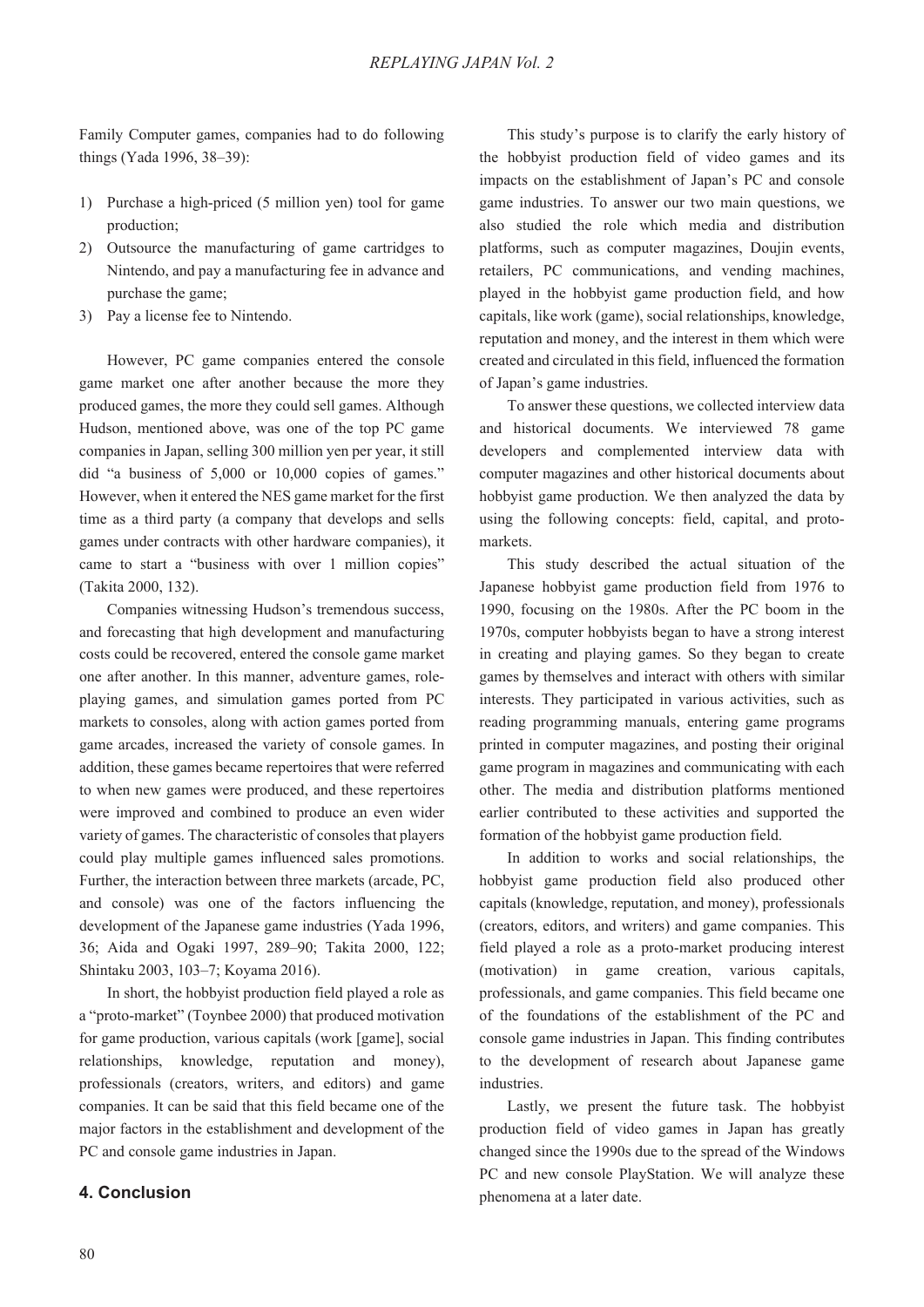*The Early History of the Hobbyist Production Field of Video Games and its Impacts on the Establishment of Japan's Video Game Industries – Kobayashi and Koyama*

## **Acknowledgement**

We are grateful for the constructive input by Dr. Ema Tanaka. We also sincerely thank the anonymous reviewers whose comments helped improve and clarify this paper.

### **References**

- Aida Yutaka, and Atushi Ogaki. 1997. *Video Games, Offence and Defense of Huge Wealth*. Nippon Housou Shuppan Kyokai. (Japanese).
- Bourdieu, Pierre. 1993. *The Field of Cultural Production: Essays on Art and Literature*. Columbia University Press.
- Bourdieu, Pierre. 1998. *Practical Reason: On the Theory of Action*. Stanford University Press.
- Bourdieu, Pierre, and Loïc J. D. Wacquant. 1992. *An Invitation to Reflexive Sociology*. University of Chicago Press.
- Comiket. 1989. *Personal Computer Doujin Soft Catalog*. Kubo Shoten. (Japanese).
- Deguchi, Hiroshi. 2004. *Economics as an Agent-Based Complex System: Toward Agent-Based Social Systems Sciences*. Springer.
- Deguchi Hiroshi, Hideyuki Tanaka, and Koyama Yuhsuke. 2009. Content Industries: A Japanese Model of Mixing and Propagation. University of Tokyo Press.
- Hichibe (Kobayashi), Nobushige. 2013. "Independent Game Production Culture as a Key to Growth of Japanese Game Industry." PhD diss., Tokyo Institute of Technology. (Japanese).
- Hichibe (Kobayashi), Nobushige, and Ema Tanaka. 2016. "Content Production Fields and Doujin Game Developers in Japan: Non-Economic Rewards as Drivers of Variety in Games." In *Transnational Contexts of Culture, Gender, Class, and Colonialism in Play*, edited by Alexis Pulos and S. Austin Lee, 43- 80. Palgrave Macmillan.
- Ito, Kenji. 2007. "Possibilities of Non-Commercial Games: The Case of Amateur Role-Playing Games Designers in Japan." In *Worlds in Play: International Perspectives on Digital Games Research*, edited by Suzanne De Castell and Jennifer Jenson, 129-42. Peter Lang.
- King, Brad, John Borland, and Roger Stewart. 2003. *Dungeons and Dreamers: The Rise of Computer Game Culture from Geek to Chic*. Osborne.
- Kirkpatrick, Graeme. 2015. *The Formation of Gaming Culture: UK Gaming Magazines, 1981-1995*.

Springer.

Kobayashi, Masakazu. 2004. *Disappearance of Music, Game, Animation Contents*. Kobunsha. (Japanese).

- Kobayashi (Hichibe), Nobushige. 2019. "From Protestant Ethic to <Ludification>: Games, Players and Game Studies in Finland", In *New Era of Game Studies*, edited by Shinichi Nakazawa and Daichi Nakagawa, 67-83. NTT Shuppan. (Japanese).
- Koshiro, Yuzo, 2019. "Talk About Micom Basic Magazine.," Accessed September 27, 2019. https://www.youtube.com/watch?time\_continue=2&v  $=T5lbX-qk7rY.$
- Koyama, Yuhsuke. 2016. *History of Japanese Digital Game Industry*. Jinbun Shoin. (Japanese).
- Kuorikoski, Juho. 2015. *Finnish Video Games: A History and Catalog*. McFarland.
- Levy, Steven. 1984. *Hackers: Heroes of the Computer Revolution*. Anchor Press/Doubleday.
- Mäyrä, Frans, 2015. "Finland." In *Video Games Around the World*, edited by Mark J. P. Wolf, 159-173. MIT Press.
- NHK Interview Team. 2011. *World Game Revolution*. NHK Shuppan. (Japanese).
- Nihei, Akira. 2006. "Pedigree of Tkool Series." In *Reviving PC-8801 Legend*, edited by ASCII Books Editorial, 168-173. ASCII. (Japanese).
- Noda, Masaaki. 1987. Research of Computer New Generation. Bungei Shunju. (Japanese).
- Picard, Martin. 2013. "The Foundation of Geemu: A Brief History of Early Japanese Video Games." Game Studies 13, no. 2.

http://gamestudies.org/1302/articles/picard.

Sekiguchi, Waichi. 2000. *First Runners of Personal Computer Revolution*. Nikkei. (Japanese).

Shintaku, Junjiro. 2003. "Development of Software Market by Venture Companies." In *Economic Analysis of Game Industry*, edited by Junjiro Shintaku, Tatsuo Tanaka and Noriyuki Yanagawa, 97- 115. Toyo Keizai. (Japanese).

Takita, Seiichirou. 2000, *Game Great Power Nippon: Rise and Fall of Gods*. Seishun Shuppansya. (Japanese).

- Therrien, Carl. 2019. *The Media Snatcher: PC/Core/Turbo/Engine/Grafx/16/CDROM2/Super/Du o/Arcade/RX*. MIT Press.
- Toynbee, Jason. 2000. *Making Popular Music: Musicians, Creativity and Institution*. Arnold.
- Tyni, Heikki, and Olli Sotamaa. 2014. "Assembling a Game Development Scene? Uncovering Finland's